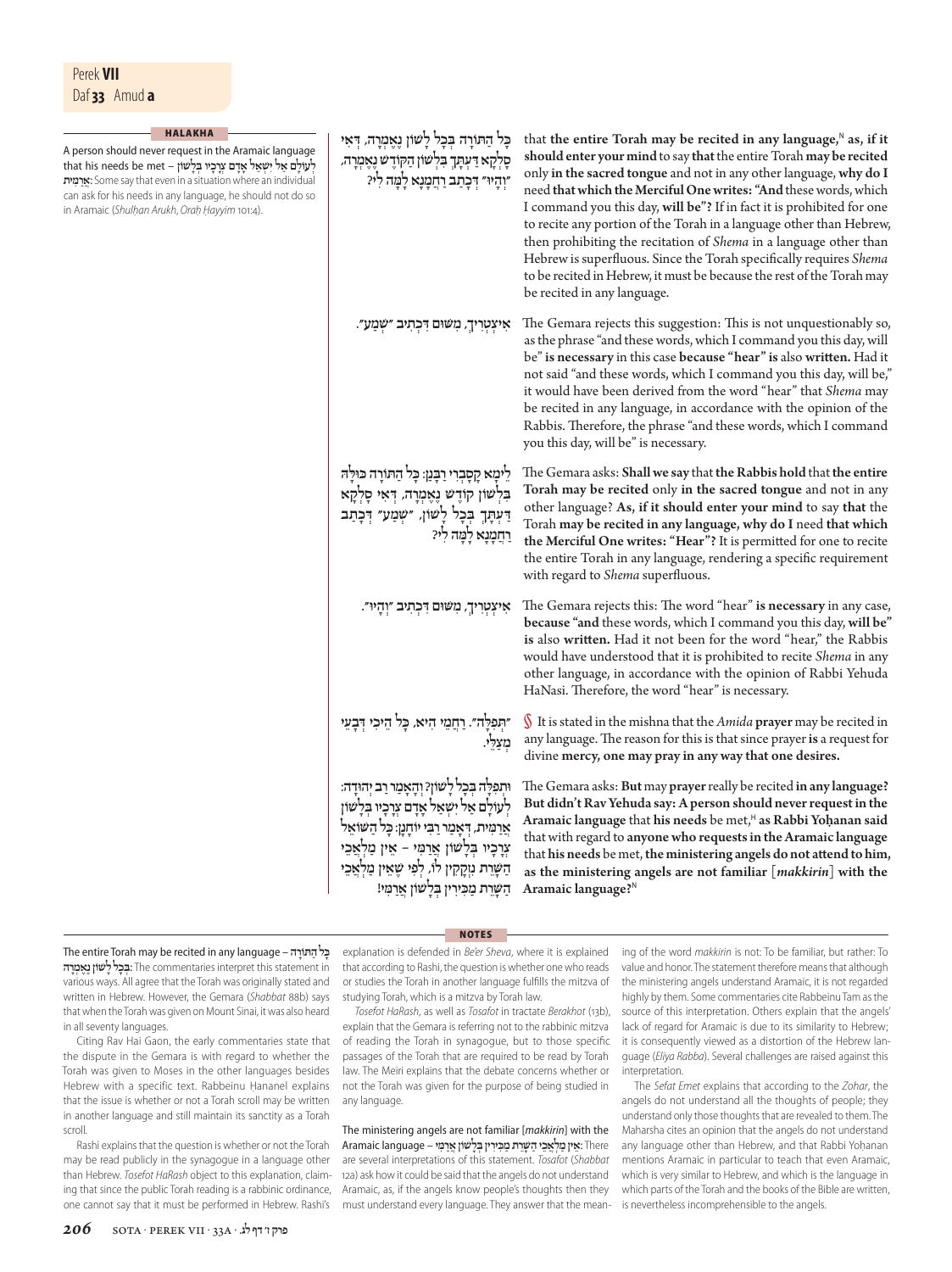| לָא קַשְׁיָא: הָא בְּיָחִיד, הָא בִּצְבּוּר.                                                               | The Gemara answers: This is not difficult, as that statement of              | <b>NOTES</b>                                                                                                           |
|------------------------------------------------------------------------------------------------------------|------------------------------------------------------------------------------|------------------------------------------------------------------------------------------------------------------------|
|                                                                                                            | Rabbi Yoḥanan is referring to the prayer of an individual, who               | That is referring to the prayer of an individual whereas                                                               |
|                                                                                                            | needs the support of the angels, whereas this statement of the               | this is referring to communal prayer – הָא בִּיָחִיד, הָא                                                              |
|                                                                                                            | mishna is referring to communal prayer. <sup>N</sup>                         | בִצְבּוּר: Rashi explains that the distinction between indi-<br>vidual and communal prayer is that the Divine Presence |
|                                                                                                            |                                                                              | dwells among a community in prayer. Therefore, a com-                                                                  |
| וְאֵין מַלְאֲכֵי הַשָּׁרֵת מַכִּירִין בְּלַשׁוֹן אֲרַמִּי?                                                 | The Gemara asks: And are the ministering angels not familiar                 | munal prayer does not require ministering angels to bring                                                              |
| וְהָתַנְיָא: יוֹחָנָן כֹּהֵן גָּדוֹל שָׁמַע בַּת קוֹל<br>מִבִּית קֹדֵשׁ הַקֲדָשִׁים שֶׁהוּא אוֹמֵר נִצְחוּ | with the Aramaic language? But isn't it taught in a baraita                  | the prayers before God.                                                                                                |
|                                                                                                            | (Tosefta 13:5): Yohanan the High Priest heard a Divine Voice                 | Grace after Meals - בְּרְכָּת הָמֵוֹן - Rashi writes that the                                                          |
| טַלְיָא דְּאָזְלוּ לְאַנְּחָא קְרָבָא לְאַנְטוֹּבְיָא!                                                     | emerging from the House of the Holy of Holies that was say-                  | Gemara does not ask here: From where is it derived,                                                                    |
|                                                                                                            | ing: The youth who went to wage war in Antokhya have been                    | because he asserts that there is no reason to say that                                                                 |
| וְשׁוּב מַעֲשֶׂה בְּשְׁמְעוֹן הַצַּדִּיק, שֵׁשֲּׁמַע בַּת                                                  | victorious. <sup>8</sup> And there was another incident involving Shimon     | Grace after Meals must be recited in Hebrew, and there-                                                                |
| קול מִבֵּית קֹדֵשׁ הַקֲדָשִׁים שֵׁהוּא אוֹמֵר                                                              | HaTzaddik, <sup>8</sup> who heard a Divine Voice emerging from the           | fore there is no need to prove that it can be recited in other                                                         |
| בְּטֵילַת עֲבִידְתָּא דָּאֲמַר שְׂנַאַה לְאַיִּתְאָה                                                       | House of the Holy of Holies that was saying: The decree that                 | languages. However, Tosafot explain that without this                                                                  |
| עַל הֵיכָלָא וְנֶהֱיַג גַּסְקַלְגָּם וּבָטְלוּ גְּזֵירוֹתֵיו.                                              | the enemy intended to bring against the Temple is annulled,                  | proof, one could have derived from the blessings of the<br>Levites at Mount Gerizim that here too, Grace after Meals   |
|                                                                                                            | and Gaskalgas, Caligula, has been killed <sup>8</sup> and his decrees have   | must be recited in Hebrew.                                                                                             |
| וְכַתְבוּ אוֹתָהּ שָׁעָה וְכִיוּונוּ. וּבִלְשׁוֹן אֲרַמִּי                                                 | been voided. And people wrote down that time that the Divine                 |                                                                                                                        |
| הָיָה אוֹמֵר!                                                                                              | Voice was heard, and later found that it matched exactly the                 |                                                                                                                        |
|                                                                                                            | moment that Caligula was killed. The Gemara concludes: And                   |                                                                                                                        |
|                                                                                                            | this Divine Voice was speaking in the Aramaic language.                      |                                                                                                                        |
|                                                                                                            |                                                                              |                                                                                                                        |
| אִי בַּעֵית אֵימַא: בַּת קוֹל שַׁאנֵי, דְּלְאִשְׁמוּעֵי                                                    | The Gemara answers: If you wish, say that the Divine Voice is                |                                                                                                                        |
| ַעֲבִידָא. וְאִי בָּעֵית אֵימָא: גַּבְרִיאֵל הֲוָה,                                                        | different, as its purpose is to communicate a message, and                   |                                                                                                                        |
| דְאָמַר מָר: בָּא גַּבְרִיאֵל וְלִימִדוּ שִׁבְעִים                                                         | therefore it also communicates in Aramaic. And if you wish, say              |                                                                                                                        |
| לשון.                                                                                                      | instead that it was the angel Gabriel, as the Master said with               |                                                                                                                        |
|                                                                                                            | regard to Joseph: Gabriel came and taught him seventy lan-                   |                                                                                                                        |
|                                                                                                            | guages, as he knows all of the languages, as opposed to the other            |                                                                                                                        |
|                                                                                                            | angels, who do not.                                                          |                                                                                                                        |
| ״ִבְרְכַּת הַמָּזוֹן״. דִּכְתִיב: ״וְאָכַלְתָּ וְשָׂבָעְתָ                                                 | $\int$ It is stated in the mishna that Grace after Meals <sup>N</sup> may be |                                                                                                                        |
| וּבֵרַכְתָּ אֶת ה׳ אֱלֹהֶיךָ״, בְּכָל לְשׁוֹן שֶׁאַתָּה                                                    | recited in any language. As it is written: "And you shall eat, and           |                                                                                                                        |
|                                                                                                            | be satisfied, and bless the Lord your God" (Deuteronomy                      |                                                                                                                        |
| מִבְרֵךָ.                                                                                                  | 8:10). The word "bless" is homiletically interpreted to mean: In             |                                                                                                                        |
|                                                                                                            | any language that you bless.                                                 |                                                                                                                        |
|                                                                                                            |                                                                              |                                                                                                                        |
| "שבועת העדות". דכתיב: "ונפש כי תחטא                                                                        | It is stated in the mishna that an oath of testimony may be said             |                                                                                                                        |
| וְשָׁמְעָה קוֹל אָלָה", בְּבָל לָשׁוֹן שֶׁהִיא                                                             | in any language, as it is written: "And if anyone sins, in that he           |                                                                                                                        |
|                                                                                                            | heard the voice of adjuration" (Leviticus 5:1). The emphasis on              |                                                                                                                        |
| שומַעַת.                                                                                                   | hearing in the verse is interpreted to mean that it can be recited           |                                                                                                                        |
|                                                                                                            | in any language that a person hears, i.e., understands.                      |                                                                                                                        |
|                                                                                                            |                                                                              |                                                                                                                        |
| שְׁבוּעַת הַפִּקְדוֹן. אָתְיָא ״הֶחֱטָא״, ״הֶחֱטָא״                                                        | It is stated in the mishna that an oath on a deposit may be taken            |                                                                                                                        |
| מִשְּׁבוּעַת הָעֲדוּת.                                                                                     | in any language. This is derived by means of a verbal analogy                |                                                                                                                        |
|                                                                                                            | from the word "sins" (Leviticus $5:21$ ) that appears in the portion         |                                                                                                                        |
|                                                                                                            | of an oath on a deposit, and the word "sins" (Leviticus 5:1) that            |                                                                                                                        |
|                                                                                                            | is mentioned in the portion of an oath of testimony.                         |                                                                                                                        |

## **BACKGROUND**

 The youth…have been victorious – **יאָלְ טַ חוּ ְצּ נִ**: This story is related at length in the writings of Josephus (*Antiquities of the Jews*, XIII:5). When Yoĥanan Hyrcanus led a siege on the city of Samaria, which he eventually conquered and destroyed, the Syrian king Antiochus Cyzicenus came to the aid of the Samaritans. Yoĥanan sent his sons to fight Antiochus, whose army was reinforced by the Egyptian military, and they eventually defeated him. Josephus also writes that Yoĥanan the High Priest heard a heavenly voice emerging from the Holy of Holies saying that his children had been victorious in battle.

 Shimon HaTzaddik – **דיקּ ִצַּהַ מעוֹןְשִ ׁ** : There were two High Priests, grandfather and grandson, who were both called Shimon ben Honyo. It is unclear which of them is referred to as Shimon HaTzaddik, and it is possible that both shared this sobriquet, which means Shimon the righteous. Shimon HaTzaddik was one of the last members of the Great Assembly. Many stories of his righteousness appear throughout the Talmud. A contemporary of his, Shimon ben Sira, uttered unique words in his praise: The greatest of his brothers and the splendor of his people…who is concerned for his people and strengthens them in times of trouble…How splendid he is as he looks out from the Temple, and as he emerges from the inner chamber behind the curtain, like a star of light between trees, like a full moon during a Festival (Ben Sira 49).

 Gaskalgas has been killed – **גסָּלְקַסְגַּרגַהֱנֶ**: This statement is historically problematic for several reasons. Some explain, based on alternative versions of the text, that Gaskalgas is another name for the Roman emperor Gaius, also known as Caligula, who decreed sometime before he died that a statue in his likeness would be brought into the Temple and worshipped as a god. This caused an uproar among the Jews, and the Roman commissioner delayed carrying out the decree for some time. In the meantime, Caligula was killed in Rome and his decree was annulled.

If the Gemara is indeed referring to this story, as is evident from the parallel text in *Megillat Ta'anit*, then the Shimon HaTzaddik mentioned here is not the well-known Shimon HaTzaddik. Rather, it refers to Shimon Kitros, the High Priest who served during Caligula's reign. He was appointed by King Agrippa, apparently because he was widely accepted and beloved by the Jews due to his righteousness.

Bust of Gaius, also known as Caligula

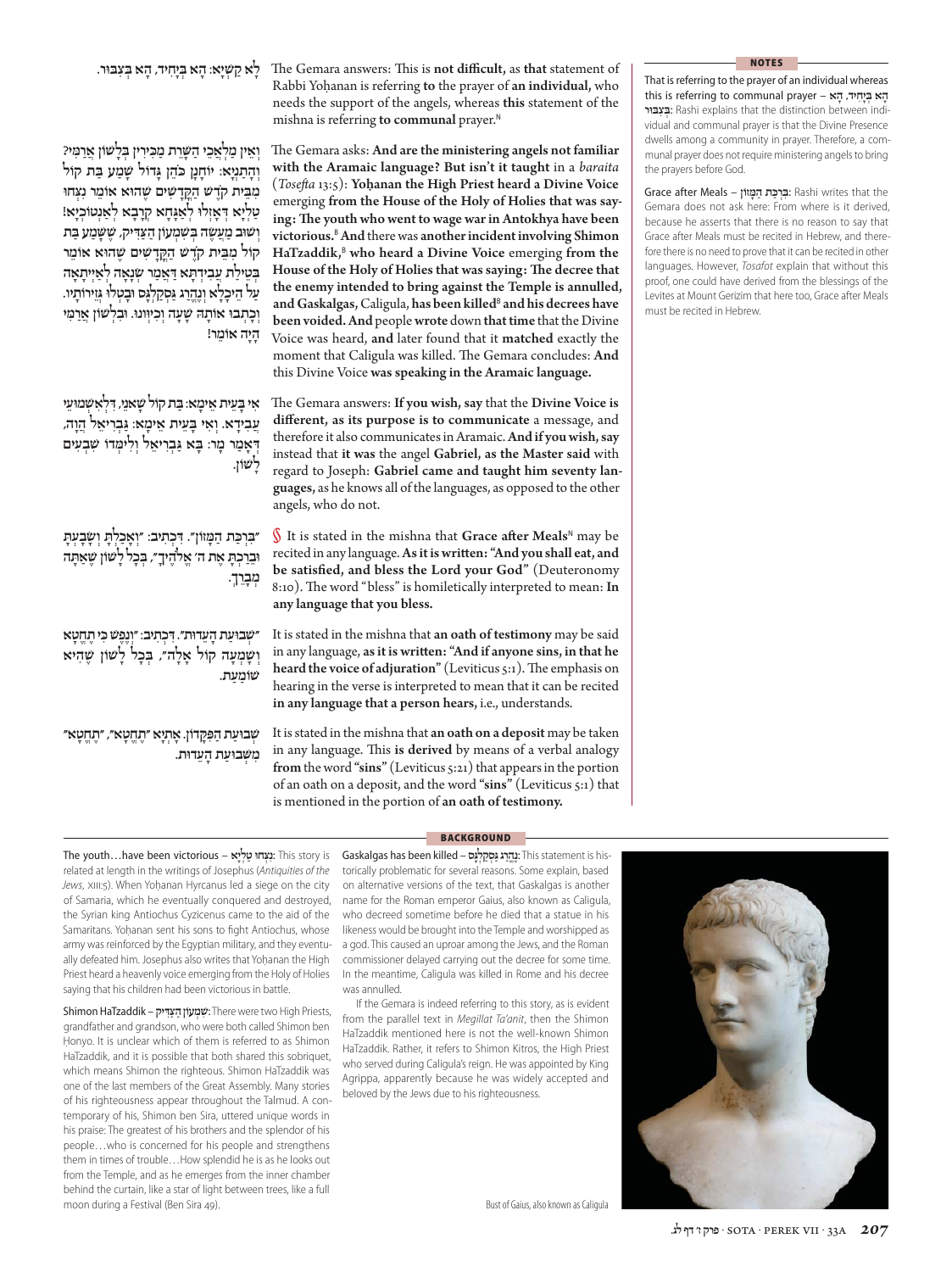| יִיְאֵלוּ נֵאֱמַרִין בְּלְשׁוֹן הַקּוֹדֵשׁ: מִקְרַא<br>בִּיכּוּרִים וַחֲלִיצַה״ כו׳ עַד ״מְקְרַא בִּיכּוּרִים״<br>ְכֵיצַד? ״וְעָנִיתָ וְאָמַרְתָּ לְפְנֵי ה׳ אֱלֹהֶיךָ״,<br>וּלְהַלָּן הוּא אוֹמֵר: ״וְעָנוּ הַלְוִיִם וְאָמְרוּ אֶל<br>כָּל אִישׁ יִשְׂרָאֵל", מָה עֲגִיּה הָאֲמוּרָה לְהַלָּן<br>בִּלְשׁוֹן הַקּוֹדֵשׁ, אַף כַּאן בִּלְשׁוֹן הַקּוֹדֵשׁ. | $\int$ It is stated in the mishna: And these are recited only in the<br>sacred tongue: The recitation of the verses that one recounts<br>when bringing the first fruits to the Temple; and halitza how<br>is it derived that the recitation when bringing the first fruits is<br>recited specifically in Hebrew? When the Torah discusses this<br>mitzva it states: "And you shall speak and say before the Lord<br>your God" (Deuteronomy 26:5), and below, in the discussion of<br>the blessings and curses, it states: "And the Levites shall speak<br>and say to all the men of Israel" (Deuteronomy $27:14$ ). Just as<br>there, in the portion of the Levites, they speak in the sacred<br>tongue, so too here, in the portion of the first fruits, the recitation<br>is in the sacred tongue.                        |
|------------------------------------------------------------------------------------------------------------------------------------------------------------------------------------------------------------------------------------------------------------------------------------------------------------------------------------------------------------|-----------------------------------------------------------------------------------------------------------------------------------------------------------------------------------------------------------------------------------------------------------------------------------------------------------------------------------------------------------------------------------------------------------------------------------------------------------------------------------------------------------------------------------------------------------------------------------------------------------------------------------------------------------------------------------------------------------------------------------------------------------------------------------------------------------------------------|
| וּלְוָיִם גּוּפַיִיהוּ מִנְלַן? אָתִיָא ״קוֹל״ ״קוֹל״<br>מִמֹּשֶׁה. כִּתִּיב הָכָא: "קוֹל רָם", וּכְתִיב<br>הָתָם: ״מֹשֶׁה יִדַּבֵּר וְהָאֱלֹהִים יַעֲנֶנּוּ בְקוֹלֹ״,<br>מַה לְהַלַן בִּלְשׁוֹן הַקוֹדֶשׁ, אַף כָּאן בִּלְשׁוֹן<br>הַקּוֹדֵשׁ.                                                                                                            | The Gemara asks: And from where do we derive that the Levites<br>themselves answered in Hebrew? The Gemara answers: It is<br>derived from a verbal analogy between the word "voice" that<br>appears here, in the portion of the blessings and curses, and the<br>word "voice" in the verse that relates to Moses. It is written here:<br>"With a loud voice" (Deuteronomy $27:14$ ), and it is written there:<br>"Moses spoke, and God answered him by a voice" (Exodus 19:19).<br>Just as there, the Ten Commandments were stated in the sacred<br>tongue, so too here, the Levites spoke in the sacred tongue.                                                                                                                                                                                                            |
| ״חֲלִיצָה כֵּיצַד״ וכו׳. וְרַבְּנַן, הַאי ״כָּכָה״<br>מַאי עָבְדִי לֵיהִ? מִיבָּעֵי לְהוּ: לְדָבָר שֶׁהוּא<br>מַעֲשֶׂה מְעַבֵּב.                                                                                                                                                                                                                           | It is stated in the mishna: How is it derived that the recitation at<br>a halitza ceremony must be in Hebrew? The verse states: "And<br>she shall speak and say: So shall it be done to the man that doth<br>not build up his brother's house" (Deuteronomy 25:9). Rabbi<br>Yehuda derives this halakha from the phrase: "And she shall speak<br>and say: So" (Deuteronomy 25:9). The Gemara asks: And what<br>do the Rabbis do with, i.e., how do they interpret, this word "so"?<br>They require it to teach that any matter detailed in the portion<br>that is an action is indispensable to the halitza ceremony, as the<br>verse states: "So shall it be done." However, the other aspects of<br>the ritual, e.g., the recitations, are not indispensable, and in their<br>absence the ritual is valid after the fact. |
| וִרַבִּי יְהוּדָה? מִ״כֹּה״ ״כְּכָה״. וְרַבְּנַן? ״כּה״<br>״בָּבָה״ לָא מַשְׁמַע לְהוּ.                                                                                                                                                                                                                                                                    | And Rabbi Yehuda derives this halakha from the fact that the<br>verse could have used the shorter form of the word so $[ko]$ , and<br>instead uses the longer form of the word so [kakha]. He therefore<br>derives both halakhot from this word. And the Rabbis do not                                                                                                                                                                                                                                                                                                                                                                                                                                                                                                                                                      |

Perek **VII** Daf **33** Amud **b**

| וְרַבִּי יְהוּדָה, הַאי ״וְעָנְתָה וְאָמְרֶה״ מַּאי<br>עָבִיךְ לֵיה? מִיבָּעֵי לֵיהּ, לְאַגְמוּרֵי לַלְוָיִם<br>דִּבְלְשׁוֹן הַקּוּדָש. | The Gemara asks: And what does Rabbi Yehuda do with this<br>verse: "And she shall speak and say," from which the Rabbis<br>derive that the recitation at the <i>halitza</i> ritual must be in Hebrew?<br>The Gemara answers: He requires it in order to teach with regard<br>to the Levites that they spoke in the sacred tongue. Whereas the<br>Rabbis derive that the halitza ritual is performed in Hebrew from<br>a verbal analogy between the verses concerning halitza and the<br>verses about the Levites, Rabbi Yehuda derives that the Levites<br>spoke in Hebrew due to this same verbal analogy, with <i>halitza</i><br>serving as the source. |
|-----------------------------------------------------------------------------------------------------------------------------------------|-----------------------------------------------------------------------------------------------------------------------------------------------------------------------------------------------------------------------------------------------------------------------------------------------------------------------------------------------------------------------------------------------------------------------------------------------------------------------------------------------------------------------------------------------------------------------------------------------------------------------------------------------------------|
| וְלֵילַף קוֹל מִמֹשֶׁה! ״עֲנַיָּה״, ״עֲנִיָּה״ גָּמֵיר,<br>״קוֹל״, ״קוֹל״ לָא גַּמֵיר.                                                  | The Gemara asks: But let Rabbi Yehuda derive that the Levites<br>spoke in Hebrew from a verbal analogy between the word "voice"<br>that is written with regard to the Levites (Deuteronomy 27:14)<br>and the word "voice" in the verse about Moses (Exodus 19:19).<br>The Gemara answers: He learned the verbal analogy between<br>"speak" and "speak" from his teacher, and he did not learn the<br>verbal analogy between "voice" and "voice" from his teacher.                                                                                                                                                                                         |

learn anything from the difference between *ko* and *kakha*.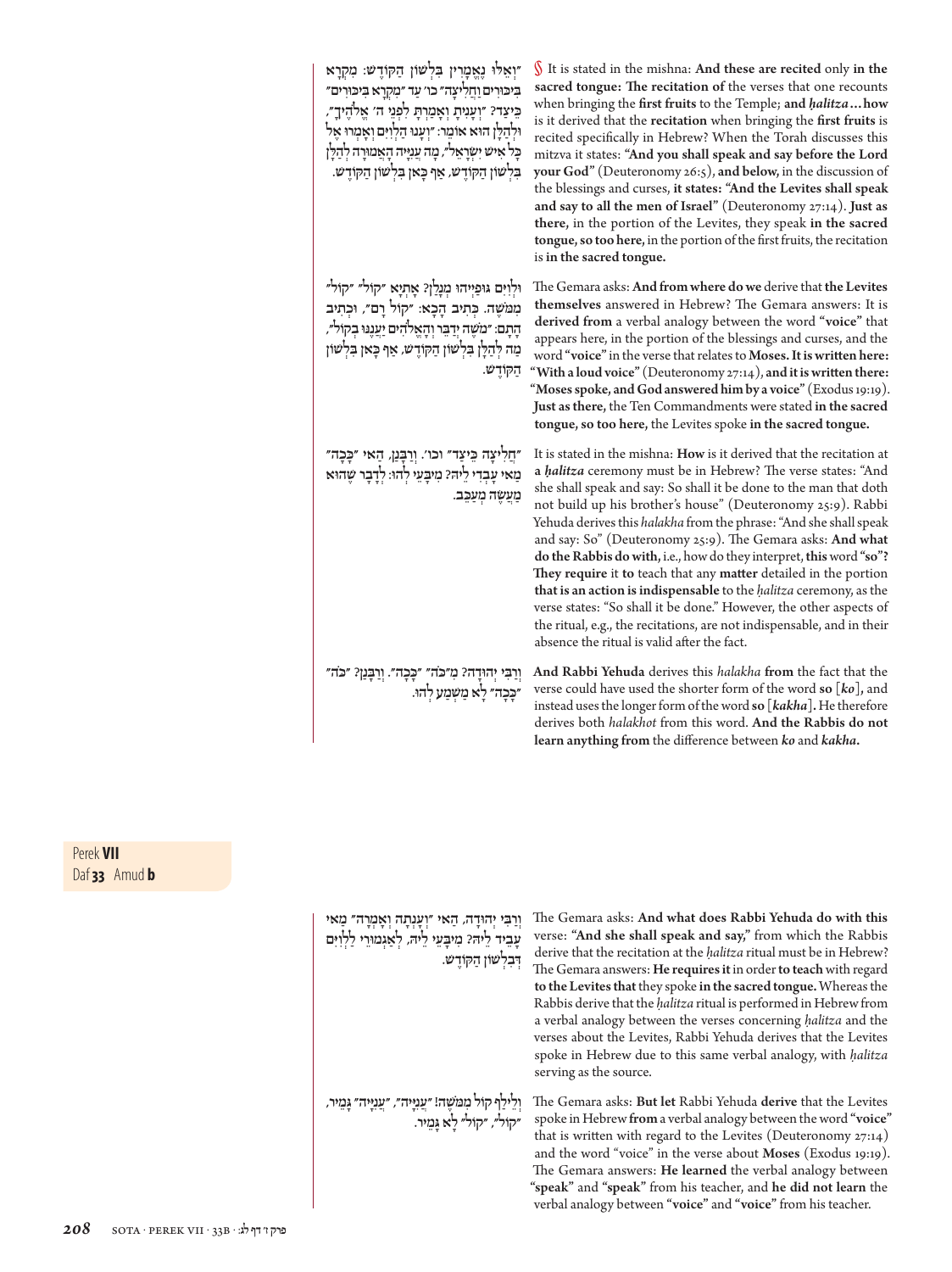## **BACKGROUND**

**ּכל ָמקוֹם ַּתְנָיא ַנִמי ָה ִכי, ַרִּבי ְי ּהוָדה ֵאוֹמר: ָ ּ״כָכה״, ֲ״עִנָיּיהַוֲא ִמָירה״ – ֵאינוֹ ֶׁשֶּנֱאַמר ּ״כֹה״, ָ ֶאָּלא ְל ׁשוֹן ַה ּק ֶוֹד ׁש; ּ״כֹה״ – ּ״כֹה ְתָבְר ּכו״; ּ״כָכה״ – ַּדֲחִל ָיצה, ֲ״עִנָיּיהַוֲא ִמָירה״ – ִ ּד ְלִוִיּם. ָ**

**ּכָיון ֶׁשָע ְב ּרו ִי ְׂשָרֵאל ּכ ַיצד? ֵ ְּ״בָרכוֹת ּו ְקָללוֹת ֵ ֶאת ַהַיְּרֵּדן״ כו'. ָּת ּנוַרָּבַנן: ֲ״הלֹא ֵה ָּמה ְּבֵעֶבר ַהַיְּרֵּדן״ – ֵמֵעֶבר ַלַיְּרֵּדן ְוֵא ָיל ְך, ִ ּד ְבֵרי ַרִּבי ְי ּהוָדה. ַ״אֲחֵרי ֶדֶרְך ְמבוֹא ַהֶּׁשֶמׁש״ – ָמקוֹם ֶׁשַח ָּמה ַזוֹרַחת.**

**ּכַנֲעִני ַה ֵׁ יּוֹשב ָּבֲעָרָבה״ – ֵא ּלּו ַהר ְּ״בֶאֶרץ ַה ְ ְּגִר ִיזים ְוַהר ֵע ָיבל ֶׁש ׁ ְ יּוֹשִבין ָּבֶהם ּכּו ִתִיּים. ּ ״מול ַהִּגְלָּגל״ – ָס ּמו ְך ַלִּגְלָּגל. ֵ״אֶצל ֵא ֵלוֹני מֶֹרה״ – ׁ ְשֶכם. ּוְלַהָּלן ּהוא ֵאוֹמר: ַ״וַיֲּעבֹר ַא ְבָרם ָּבָאֶרץ ַעד ְמקוֹם ׁ ְשֶכם ַעד ֵאלוֹן ֶמוֹרה״, ָמה ֵאלוֹן ּכאן ׁ ְשֶכם. ֶמוֹרה ָהָא ּמור ְלַהָּלן ׁ ְשֶכם, ַאף ָ**

**ַּתְנָיא, ָאַמרַרִּבי ֶאְלָעָזר ְּבַרִּבי ֵ יוֹסי: ְּבָדָברֶזה ִזַיּ ְיפ ִּתי ִס ְפֵרי ּכו ִתִיּים. ָאַמְרִּתי ָלֶהם: ִזַיּ ְיפ ֶּתם ּכ ּלום. ֶׁשַא ֶּתם ּתַוֹרְתֶכם ְולֹא ֶהֱעֵל ֶיתם ְּבֶיְדֶכם ְ ְאוֹמִרים ֵא ֵלוֹני ֶמוֹרה – ׁ ְשֶכם. ַאף ָא ּנו ִמוֹדים ֶׁשֵא ֵלוֹני ֶמוֹרה ׁ ְשֶכם. ָא ּנו ְלַמְד ּנוָה ִּבְגֵזָרה ָׁשָוה, ַא ֶּתם ַּב ֶּמה ְלַמְד ּתּום?**

**ַרִּבי ֶאְלָעָזר ָאַמר: ֲ״הלֹא ֵה ָּמה ְּבֵעֶבר ַהַיְּרֵּדן״ – ָס ּמו ְך ַלַיְּרֵּדן. ְ ּד ִאי ֵמֵעֶבר ַהַיְּרֵּדן ְוֵא ָיל ְך, ֲהלֹא ּכ ִתיב: ְ״וָהָיה ְּבָע ְבְרֶכם ֶאת ַהַיְּרֵּדן״. ְ**

**ַ״אֲחֵריֶדֶרְך ְמבוֹא ַהֶּׁשֶמׁש״ – ָמקוֹם ֶׁשַהַח ָּמה ּכַנֲעִני״ – ֶאֶרץ ִחִּוי ִהיא. ׁש ַוֹקַעת. ְּ״בֶאֶרץ ַה ְ**

**ַ״ה ֵׁ יּוֹשב ָּבֲעָרָבה״ – ַוֲהלֹא ֵּבין ָהִרים ּוְגָבעוֹת ֵהן ׁ ְ יוֹשִבין! ּ ״מול ַהִּגְלָּגל״ – ַוֲהלֹא לֹאָר ּאו ֶאת ַהִּגְלָּגל!** **Th at is also taught** in a *baraita*: **Rabbi Yehuda says: Every place where it is stated** in the Torah: **"So [***ko***],"** or: **"So [***kakha***],"**  or where the language of **speaking and saying** is used, **it is**  referring only to the sacred tongue. The word *ko* appears in the context of the Priestly Benediction: **"So [***ko***] you shall bless**  the children of Israel" (Numbers 6:23). *Kakha* appears in the context of the *halitza* ceremony (Deuteronomy 25:9). The language of **speaking and saying** appears in relation **to the Levites.**

§ It is stated in the mishna: **How** did the ceremony of the **blessings and curses** take place? **When the Jewish people crossed the Jordan River, etc. Th e Sages taught:** When the Jewish people were in Transjordan, the location of Mount Gerizim and Mount Ebal was described to them as follows: "Are they not beyond the Jordan, behind the way of the coming of the sun, in the land of the Canaanites that dwell in the Arabah, over against Gilgal, beside the oaks of Moreh?" (Deuteronomy 11:30). "Are **they not beyond the Jordan"** means **farther** west, **beyond the Jordan** River; this is **the statement of Rabbi Yehuda. "Behind the way of the coming of the sun";** this is referring to **the place where the sun rises,** i.e., the east. In other words, they are at a distance from the Jordan River, which is in the east.

 **"In the land of the Canaanites that dwell in the Arabah"; this** is referring to **Mount Gerizim and Mount Ebal, where**  the Samaritans<sup>B</sup> now live. "Over against Gilgal"; this means **near Gilgal. "Beside the oaks of Moreh";** this is referring to **Shechem. And** from where is it derived that this is Shechem? **Th ere,** with regard to Abraham, the verse **states: "And Abram passed through the land until the place of Shechem, until**  the oaks of Moreh" (Genesis 12:6). Just as the oaks of Moreh stated there are identified as Shechem, so too here, they are **Shechem.**

**It is taught** in a *baraita* that **Rabbi Elazar, son of Rabbi Yosei,**  said: In this matter, I proved the falsehood of the books of the Samaritans. I said to them: You forged your Torah<sup>8</sup> by making additions to it, **and you have not gained anything** from it, **as, you say** that **the oaks of Moreh** is referring to **Shechem,**  and **we too concede** that **the oaks of Moreh** is referring to **Shechem.** However, **we derived this by** means of **a verbal analogy** between verses. **You,** who do not use verbal analogies, **how did you derive it?**

**Rabbi Elazar** disagrees with Rabbi Yehuda and **says: "Are they not beyond the Jordan"** means **near the Jordan** River, **as, if** it meant farther west beyond the Jordan, isn't it written: "And **it shall be when you have passed over the Jordan,** that you shall set up these stones which I command you this day, on Mount Ebal" (Deuteronomy  $27:4$ )? This implies that Mount Ebal was near the location where the Jewish people crossed the Jordan.

 **"Behind the way of the coming of the sun,"** according to Rabbi Elazar, is referring to the **place where the sun sets,** in the west. This is distant from Shechem, which is in the center of Eretz Yisrael. Furthermore, the verse states: **"In the land of the Canaanites,"** and Shechem **is** located in the **land of the Hivites**   $(see Geness 34:2).$ 

Similarly, the phrase **"that dwell in the Arabah"** cannot be a description of the mountains known as Mount Gerizim and Mount Ebal that are next to Shechem; **aren't they situated**  among mountains and hills? The description "over against Gilgal" is also difficult; they could not see Gilgal from Shechem, as it is far away. Rather, according to Rabbi Elazar, Mount Gerizim and Mount Ebal mentioned in the Torah are located closer to the Jordan River. They are not the mountains known by the same names that are located near Shechem.

 Samaritans – **תיםִ וּכּ** : These are the descendants of the nations displaced by Sennacherib, king of Assyria, and brought to settle in Eretz Yisrael. While initially they converted, over time they readopted their original religion, but they continued to fulfill several mitzvot (see II Kings, chapter 17). At the beginning of the Second Temple period, during the times of Ezra and Nehemiah, relations between the Samaritans and the Jews deteriorated. Later, the Samaritans established a center of worship on Mount Gerizim, as they claimed that the sanctity of that mountain was established by one of the Ten Commandments. Consequently, there was a very real possibility that their blessings and prayers, although somewhat similar to the Jewish liturgy, might include wording that is antithetical to Judaism.

Some generations of Jewish Sages recognized Samaritans as having the status of Jews. They went so far as to say: In the mitzvot that the Samaritans adopted, they are extremely exacting in their fulfillment, even more than the Jews are. Ultimately, as the Samaritans continued to distance themselves from the Jewish people in virtually every regard, they were accorded the legal status of gentiles.

 to addition In **ִ**:**זַיּ ְיפ ֶּתם ּתַוֹרְתֶכם** – Torah your forged You including many changes in the text, the scriptural scrolls of the Samaritans contain several essential differences in the narrative that all attempt to prove their claim that God's chosen place is Shechem and not Jerusalem. One of the most striking examples is the insertion of the blessings and curses of Mount Gerizim and Mount Ebal (Deuteronomy 11:29–30) as the ninth of the Ten Commandments. They also substituted for the tenth commandment the verse: "And it shall be when you have passed over the Jordan, that you shall set up these stones, which I command you this day, in mount Ebal, and you shalt plaster them with plaster. And there you shall build an altar to the Lord your God, an altar of stones" (Deuteronomy 27:4–5). However, according to their version, the altar must be built on Mount Gerizim, not on Mount Ebal. In light of this, the statement of Rabbi Elazar, son of Rabbi Yosei, can be better understood: Despite these changes to the text, they still have no basis for setting up an altar on Mount Gerizim, as it is necessary to establish the locations of these mountains based on a received tradition.